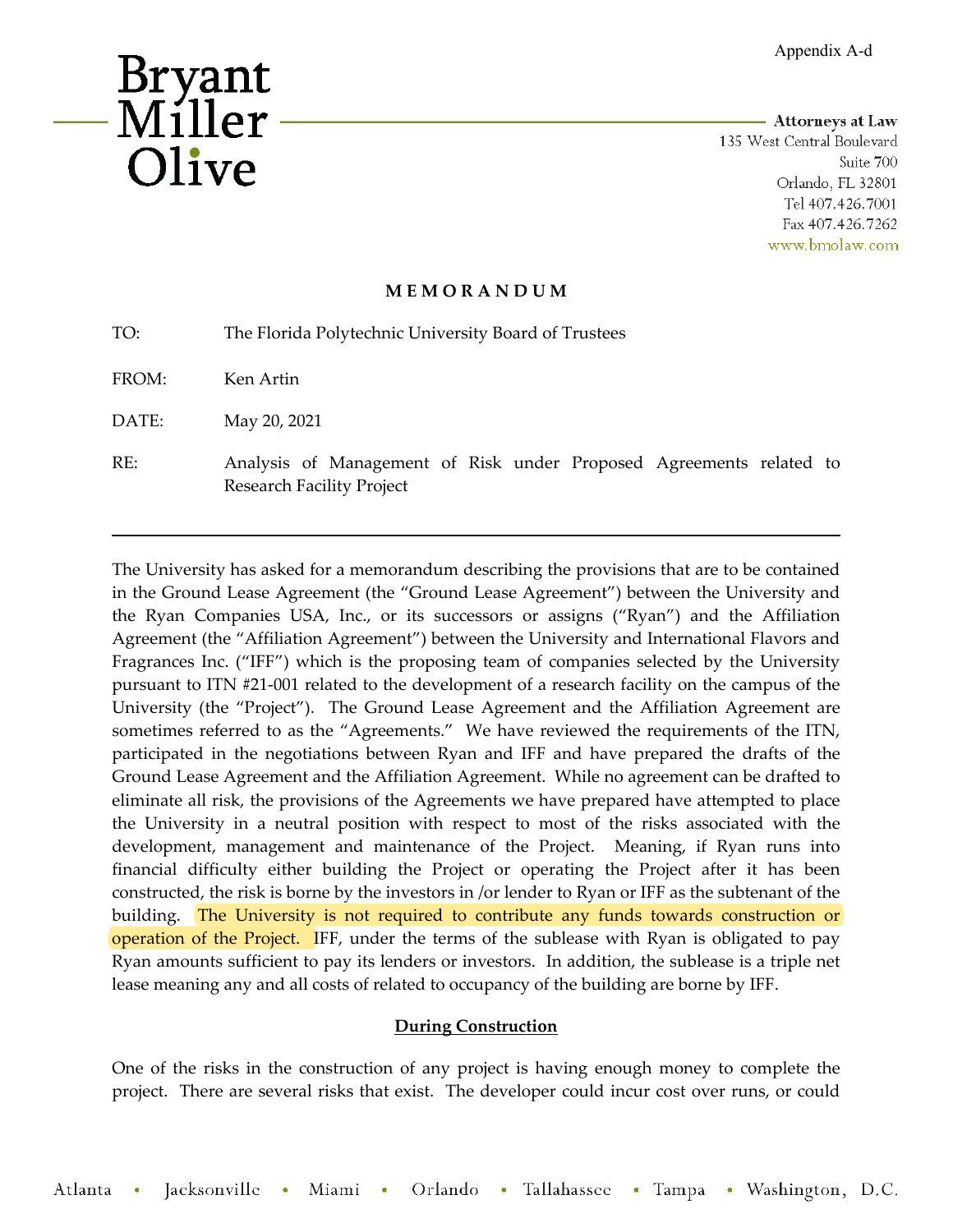May 20, 2021 Page 2

simply misuse the funds and fail to complete the project. The University is protected in two ways if the building is not completed by March 1, 2024, which is one year after the scheduled completion date Ryan is obligated to pay daily liquidated damages until the building is complete. So the university is assured that the building will ultimately be completed. Ryan's failure to pay the liquidated damages is an event of default under the Ground Lease Agreement and subject to the lender's right to step in and cure, the Ground Lease Agreement could be terminated. If the Ground Lease Agreement is terminated, the investors or lenders rights are terminated and they will lose the opportunity to have access to the lease payments from IFF from which they expected to be repaid.

## **During Operation**

Once the Project has been completed and is being operated, the sublease with IFF is for an initial term of twenty years and two five-year extensions. If IFF should terminate their sublease early of fail to renew in the final ten years of the Ground Lease Agreement, Ryan is obligated to find and sublease the Project to a Qualified Subtenant generally defined to mean any subtenant entering into a sublease with Ryan for the purpose of promoting scientific research and development or otherwise supporting the educational mission of the University. In addition, the University has the authority to approve the new subtenant based on the wiliness of the subtenant to enter into an affiliation agreement similar to the Affiliation Agreement with IFF. The University is protected in that it will always have a partner occupying the building with an affiliation agreement which is the primary goal of the ITN #21-001.

Finally, if the sublease with IFF terminates prior to the expiration of the ground lease term, and the University has not exercised either of its options to purchase the building or lease the building as provided in the Ground Lease Agreement, the rent payable under the Ground Lease Agreement steps up to market rate rent if the building is not released within 12 months. This provides an incentive to Ryan to keep the building occupied by a Qualified Subtenant.

## **Specific Ground Lease Agreement Defaults and Remedy Provisions**

The Ground Lease Agreement provides for the following specific Events of Default:

- a. Ryan fails to pay when due Rent, or any other amount to be paid under this Lease by Ryan, and the failure continues for ten (10) business days after receipt by Ryan of written notice from University;
- b. Ryan gives University any report or other information that is knowingly and materially false or misleading, and which false or misleading information causes a material adverse effect to University;
- c. Ryan ceases doing business as a going concern; makes an assignment for the benefit of creditors; is adjudicated an insolvent, files a petition (or files an answer admitting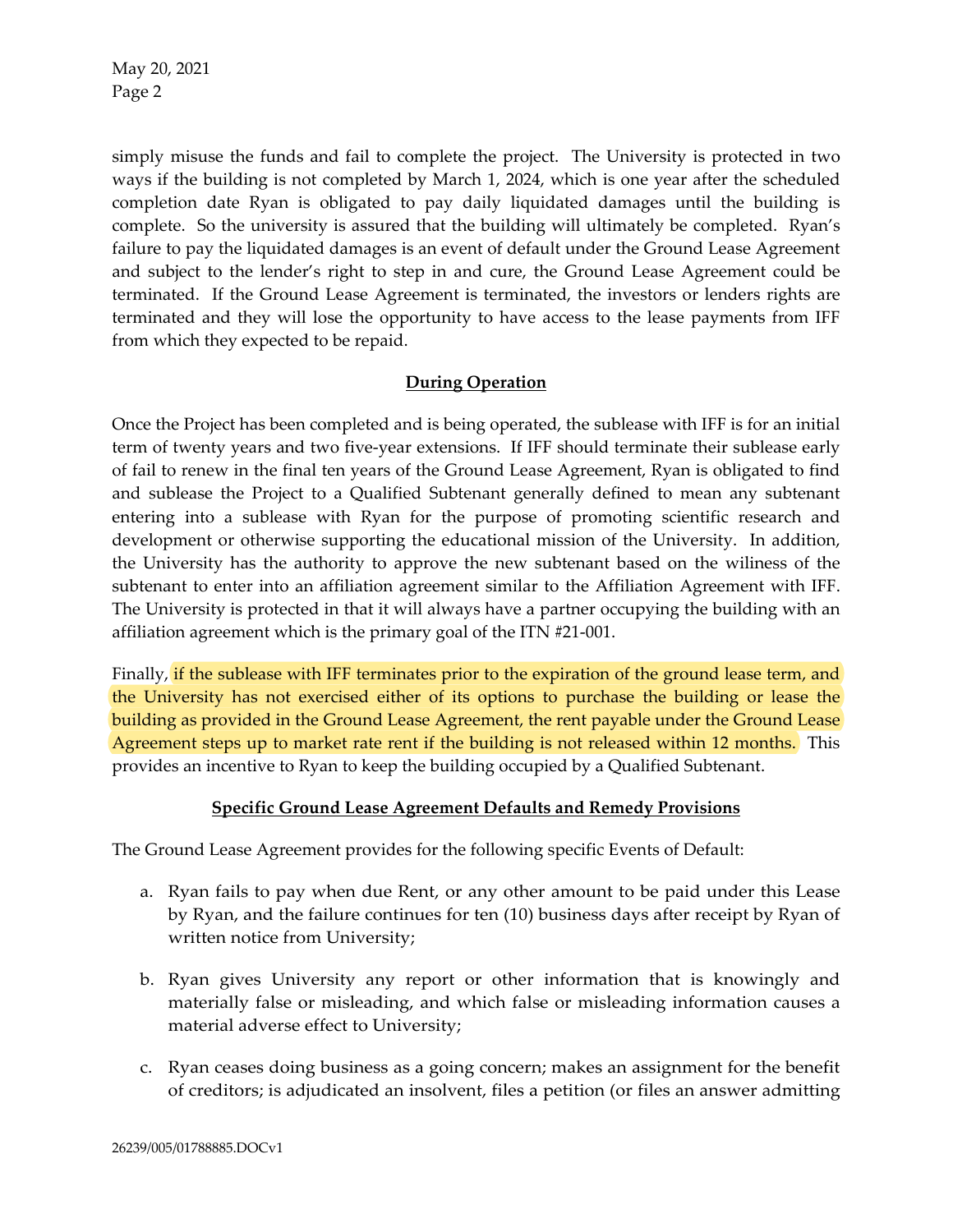the material allegations of a petition) seeking relief under any state or federal bankruptcy or other statute, law or regulation affecting creditors' rights; all or substantially all of Ryan's assets are subject to judicial seizure or attachment and are not released within thirty (30) days, or Ryan consents to or acquiesces in the appointment of a trustee, receiver or liquidator for Ryan or for all or any substantial part of Ryan's assets; or

- d. Ryan fails, within sixty (60) days after the commencement of any proceedings against Ryan seeking relief under any state or federal bankruptcy or other statute, law or regulation affecting creditors' rights, to have such proceedings dismissed, or Ryan fails, within sixty (60) days after an appointment, without Ryan's consent or acquiescence, of any trustee, receiver or liquidator for Ryan or for all or any substantial part of Ryan's assets, to have such appointment vacated; or
- e. Ryan fails to fulfill any of the other covenants, agreements or obligations of the Lease, and such default continues for more than thirty (30) days after written notice but if the nature of such default is such that it cannot be cured within the thirty (30) day period, an Event of Default will not be deemed to have occurred if Ryan commences to cure within such thirty (30) day period and diligently proceeds to complete its cure as soon as reasonably possible.

The Ground Lease Agreement also provides that if an Event of Default is not cured within the applicable cure period as stated in the Ground Lease Agreement, then remedies available to the University include the following, subject to the rights of any leasehold mortgagee to step in and cure;

- a. the right, at its option, then or at any time while the Event of Default continues to give a written notice specifying a date on which this Lease shall terminate, and on that date, subject to any provisions of the Lease relating to the survival of Ryan's obligations, the Lease shall terminate and University may re-enter and take complete and peaceful possession of the Property and, with process of law, remove all persons and all furniture, fixtures, equipment and other personal property located on the Property and owned or leased from third parties by Ryan, in which event Ryan shall peacefully and quietly yield up and surrender the Property to University; or
- b. the right, at University's option, then or at any time while the Event of Default continues, subject to applicable Law, to enter the Property and re-let the same for Ryan's account; or
- c. University may, in addition to other remedies specified in the Ground Lease Agreement or at Law, (w) commence proceedings against Ryan for damages and collect all sums or amounts with respect to which Ryan may then be in default and